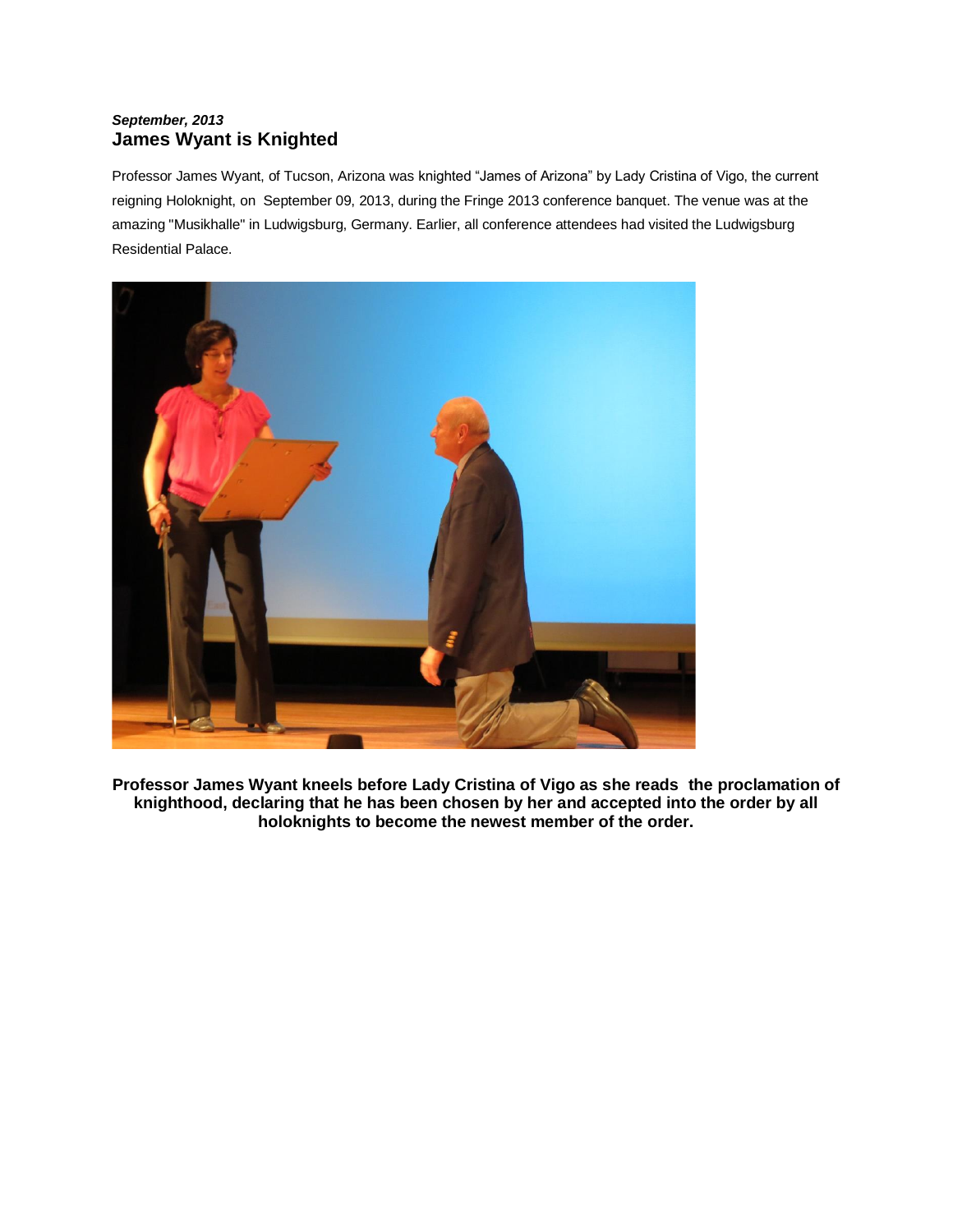

## **Lady Cristina of Vigo knights James of Arizona with his sword (Photo by Wolfgang Osten)**

During the ceremony Lady Cristina read the parchment and knighted Professor James Wyant to become James of Arizona. After becoming a holoknight he was be given the special sword chosen by her along with the parchment, which is signed by the other holoknights who were present .

## *Before the Ceremony*

Part of the process of accepting knighthood is to accept the charge to choose the next holoknight and a venue for the ceremony, usually an international optical meeting or workshop. The Fringe 13 meeting was agreed. Holoknights discuss candidates among themselves and offer advice; however, the ultimate decision is that of the newest holoknight, with the guideline that the new member should reside in a different country from his/her own. Cristina of Vigo, the newest holoknight, conferred with all of the other holoknights, considered suggestions, examined candidates, and made the final choice. Only holoknights know who the new one will be until it is announced at the beginning of the ceremony. Holoknights must ensure that the new holoknight will attend, without disclosing the secret. The most recent knight makes the final decision, produces the scroll, acquires a sword and brings it to the meeting.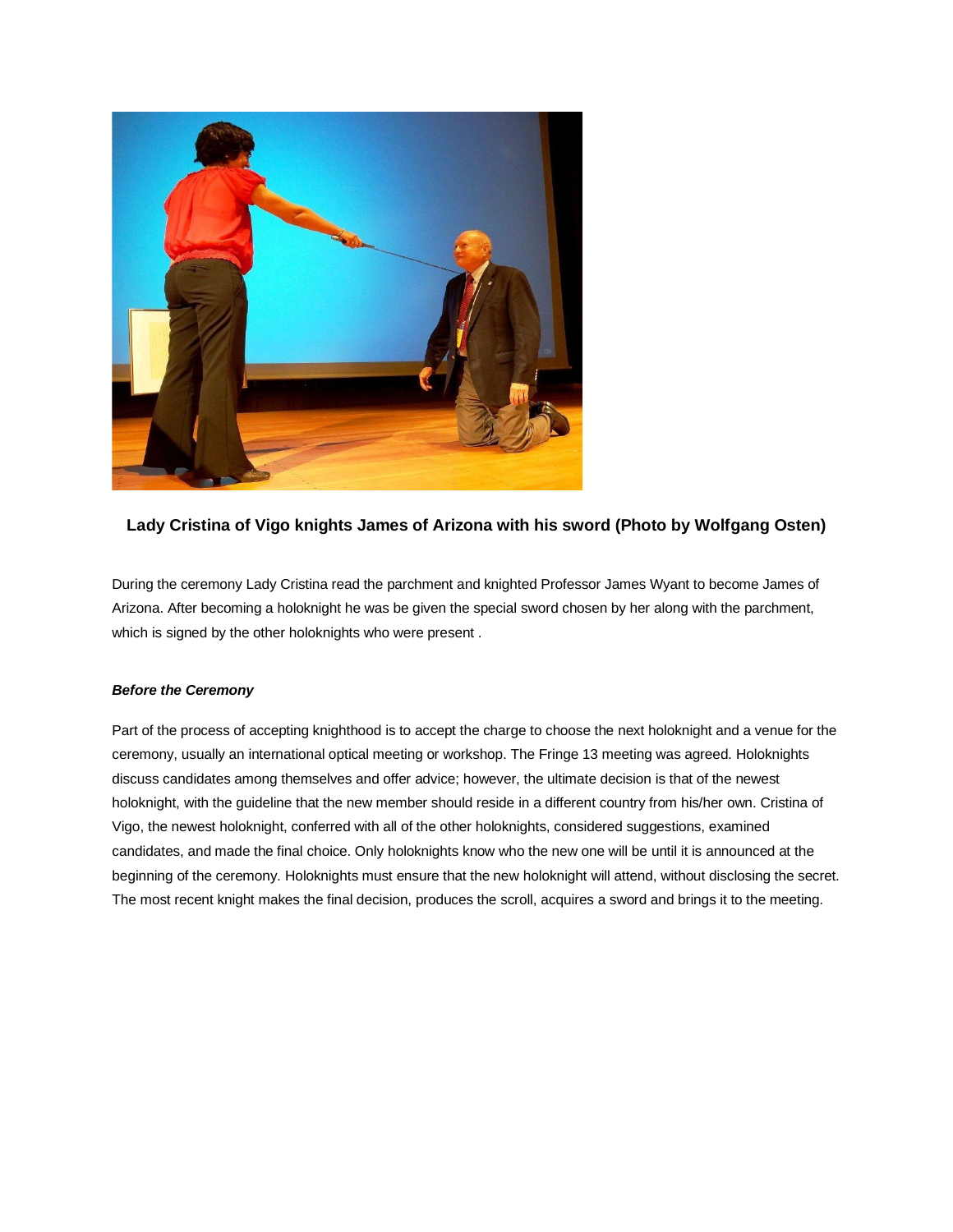

**Holoknights gather before the service to sign the parchment, also providing an opportunity to see and hold the selected sword.**



**The sword of James of Arizona**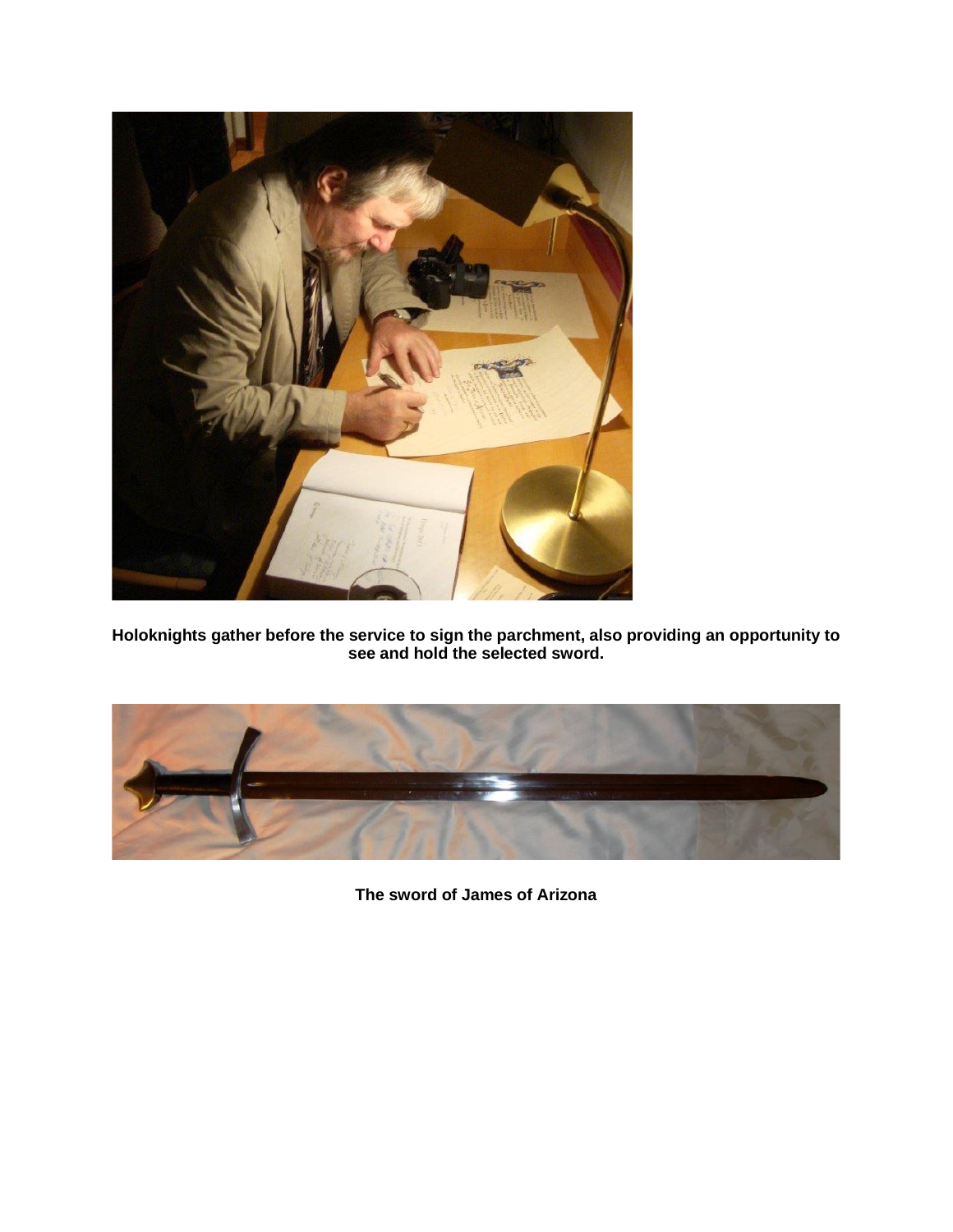N STUTTGART, Baden-WürttemBERG, GERMANY, IN SEPECOPER IN the year of our Lord 2013, the knights of Dolography declare and proclaim the immense talents of James Wyane

AND all the Rights, PRIVILeges, honors and RESPONSIBILITIES APPERTAINING TO the KNIGhts of holography, And declare hig Now and FOREVER a poloknight, and he will be called

SIR James of ARIZONA officially conferred with his sword of knight By the knighting hand of

Clétima of Vigo

Juin d'Alphain Monten d'Alexandre<br>Concert of Discapon Motors d'Ichyn<br>Ichinne of Wake Loffery of Berlin Toylat of Otswangs

Heriando from Santa Catorina Nadya of Stevensorg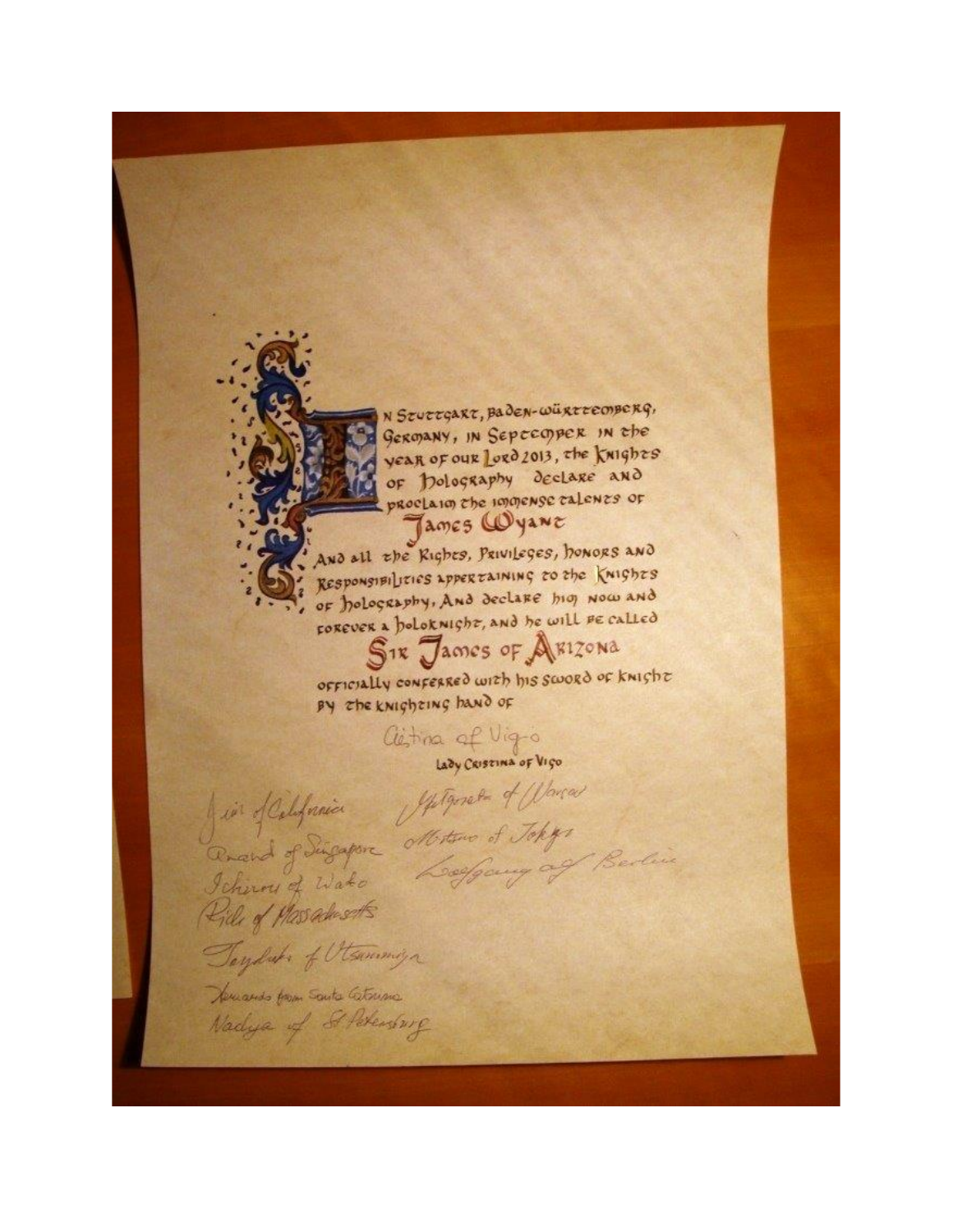**The parchment, still in the signing process. Here eleven holoknights have signed. Another five will add their signatures.**

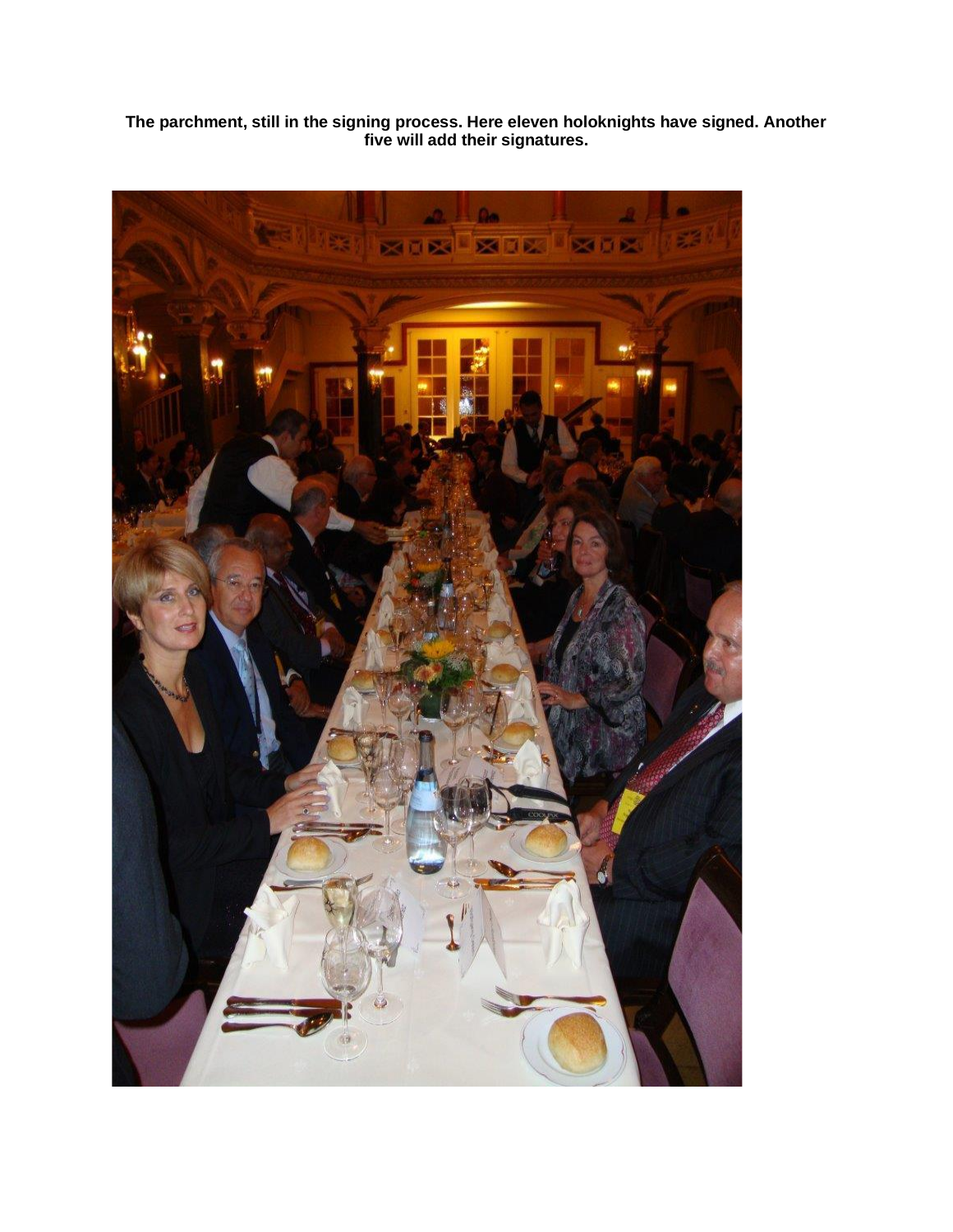## **A special table was reserved for holoknights at the banquet.**



Seventeen Holoknights including James of Arizona, a record attendance for the ceremony (Photo by Pauline Abbott) After the knighting ceremony the Holoknights gathered to congratulate their new member and for a group photo. Werner of Bremen, the grand master, announced that a new symbol had been adopted for holoknights to complement the sword - a small silver holoknight pin that can be worn on a coat lapel. He made a few presentations of the pin.

Holoknights promise friendship and support for all holoknights in matters both personal and professional.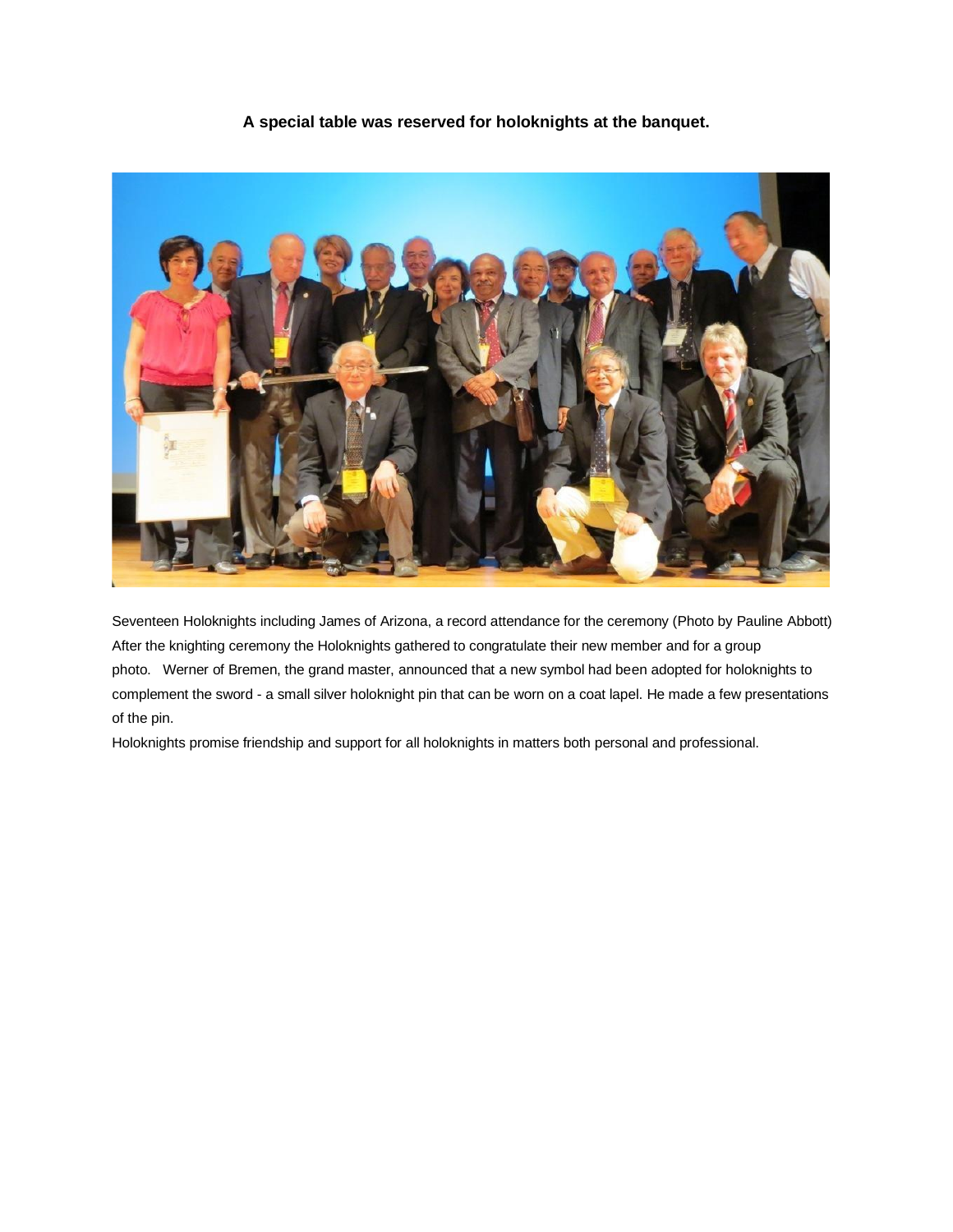

**The Holoknight Pin**